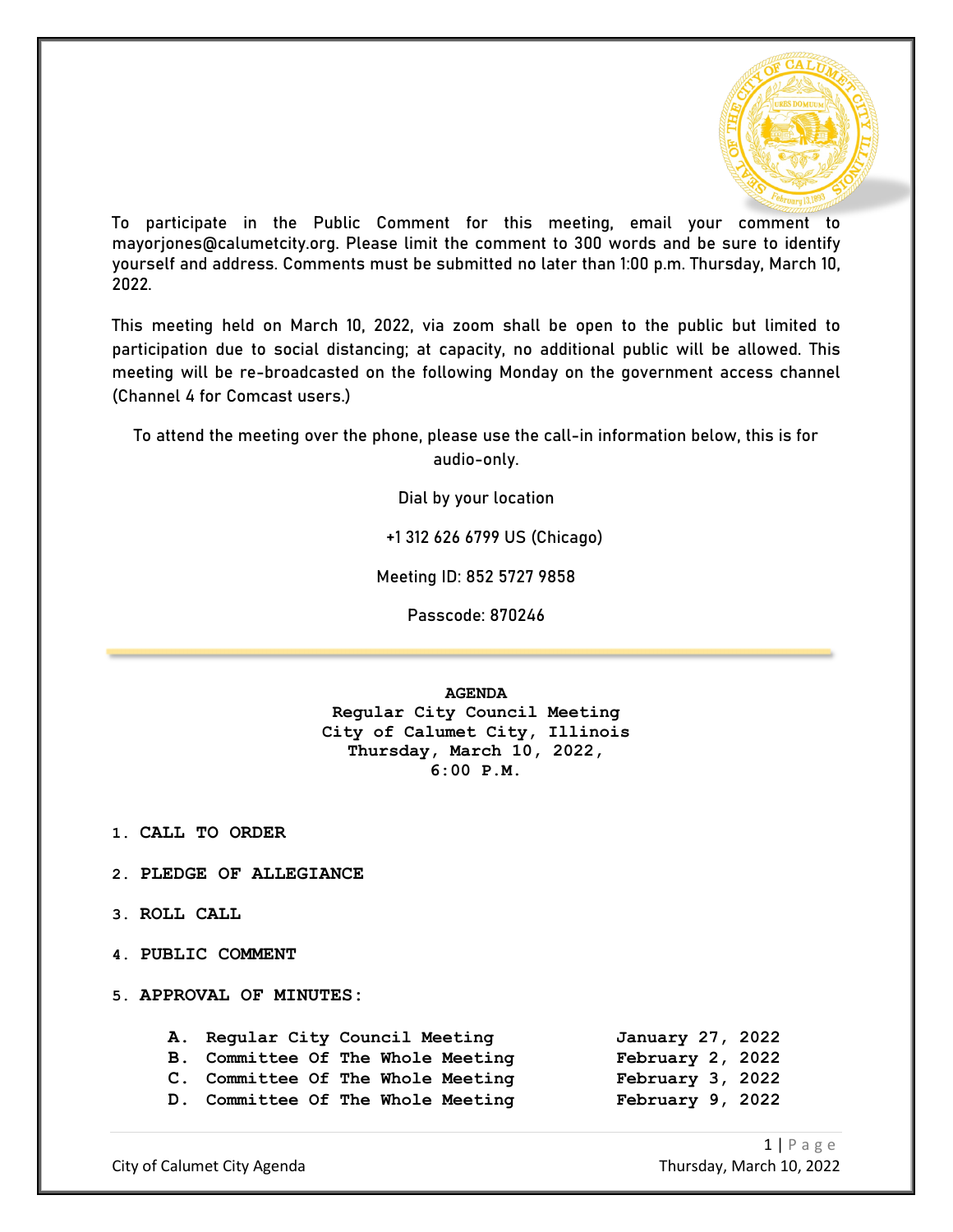**E. Regular City Council Meeting February 10, 2022**

## **6. REPORTS OF STANDING COMMITTEES**

#### **7. CITY COUNCIL REPORTS**

**Mayor Jones City Clerk Figgs City Treasurer Tarka Alderman Navarrete Alderman Wilson Alderman Tillman Alderman Williams Alderman Gardner Alderman Patton Alderman Smith**

#### **8. INFORMATIONAL ITEMS TO BE ACCEPTED AND PLACED ON FILE**

- **A. City Treasurer Tarka submitting Expenditure Report for December 2021.**
- **B. City Treasurer Tarka submitting Revenue Report for December 2021.**
- **C. Recognition of Department of Public Works March Employees of the Month: Frank Ontiveros and Eddie Lopez.**

### **9. NEW BUSINESS:**

- **A. Various Action Items- considerations of and possible action:**
	- **1. Approve "Resident Parking Only" signs to 599 Paxton Ave. and 518 Crandon Ave.**
	- **2. Authorize and direct Public Works to install a "Resident Parking Only" sign located at 1535 Wentworth Avenue.**
	- **3. Approve Intergovernmental Agreement by and between Calumet City and the Metropolitan Water Reclamation District.**
	- **4.Approve request to remove handicap sign located in front of 328 Paxton.**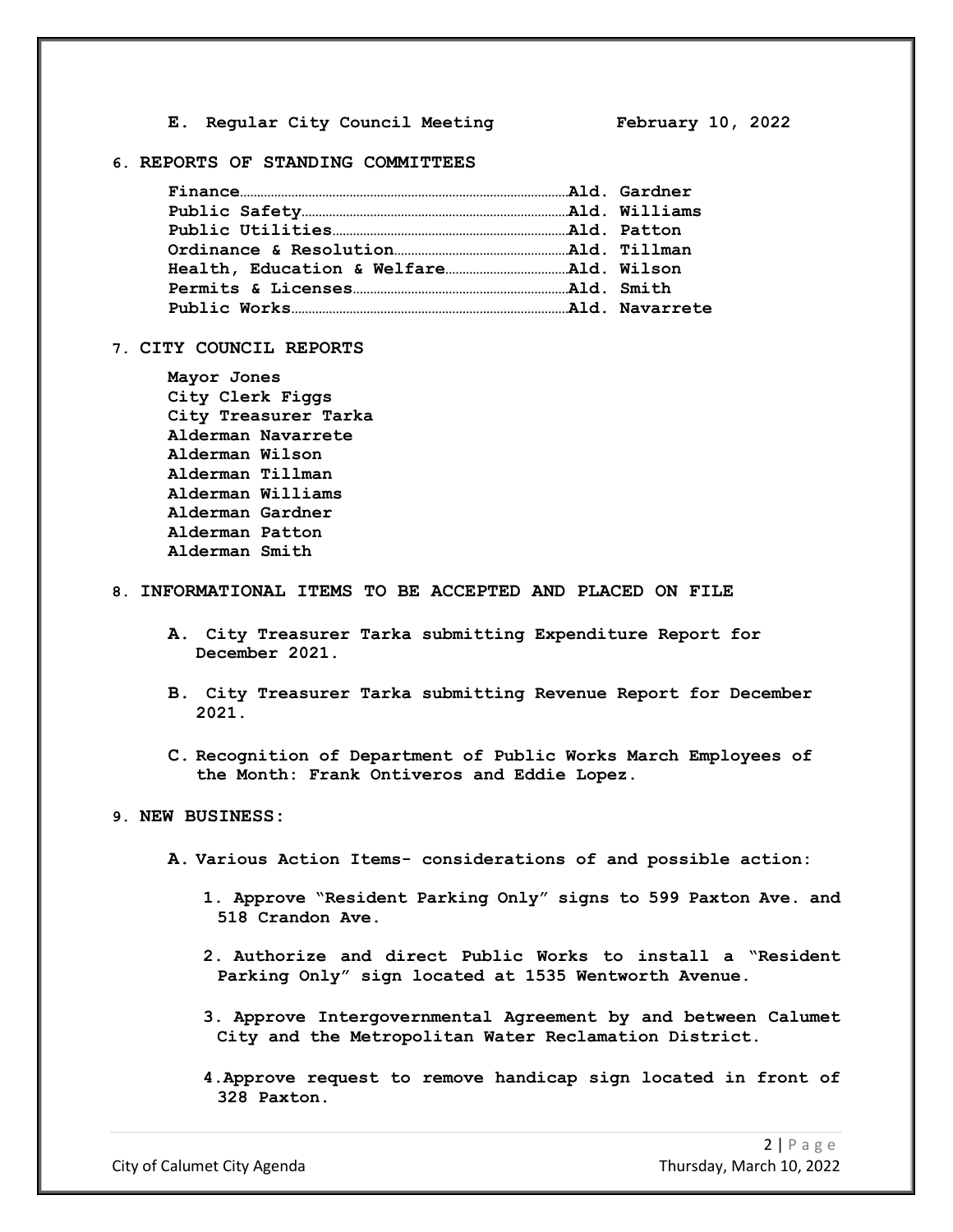- **5. Approve request to donate twenty-six (26) SCBA's/air packs and sixty (60) bottles to Firefighters Hearts United.**
- **B. Building Permits**
	- **1.New Fence Construction**
	- **2.New Garage Construction**
- **C. RESOLUTIONS AND ORDINANCES:**
	- **1. South Suburban Mayors and Managers(SSMMA) Surface Transportation Program (STP-1) City of Calumet City – 2022 Grant Application**
	- **2. South Suburban Mayors and Managers(SSMMA) Surface Transportation Program (STP-2) City of Calumet City – 2022 Grant Application**
	- **3. South Suburban Mayors and Managers(SSMMA) Surface Transportation Program (STP-3) City of Calumet City – 2022 Grant Application**
	- **4. A Resolution Approving The Submission Of An Application By The City Of Calumet City For A Project To Be Funded By The Cook County Bureau Of Economic Development Community Development Block Grant (CDBG) Program (Capital Improvements) For The 2022 CDBG Program Year.**
	- **5.Motion to pass resolution obligating an estimated \$675,000.00 in MFT funds for the General Maintenance/Sidewalk Replacement Program for 2022. Refer to the attached standard IDOT Resolution Packet for breakdown of the cost of maintenance operations, preliminary and construction engineering costs, and material testing.**
	- **6.Motion to approve abatement ordinances related to the 2015B and the 2017A GO Bonds.**

#### **D. FINANCIAL MATTERS:**

**1.Motion to pass resolution obligating an estimated \$675,000.00 in MFT funds for the General Maintenance/Sidewalk Replacement Program for 2022. Refer to the attached standard IDOT Resolution Packet for breakdown of the cost of maintenance** 

City of Calumet City Agenda Thursday, March 10, 2022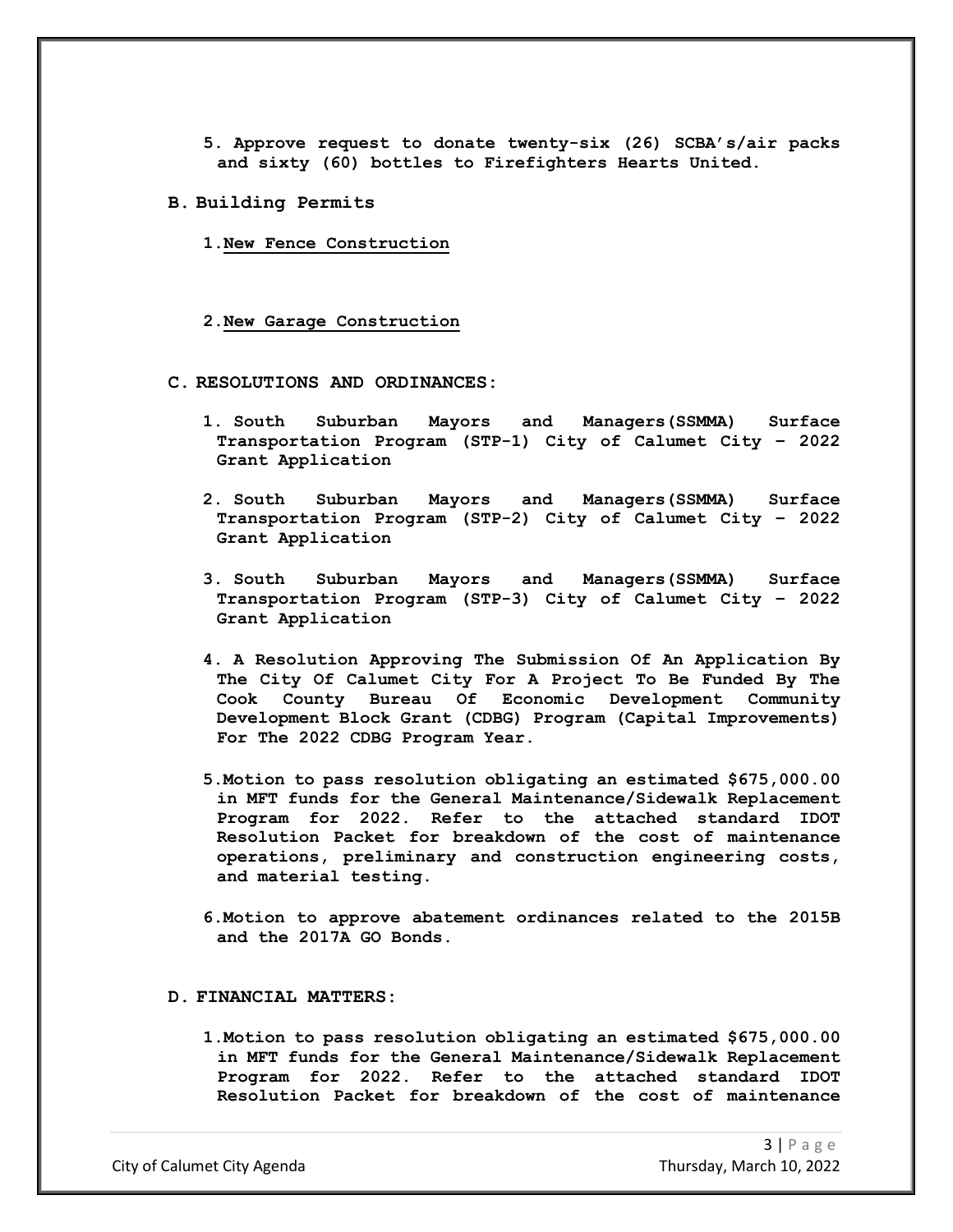**operations, preliminary and construction engineering costs, and material testing.** 

- **2. Approve payment to Graceland Development Ltd. for the Chicago Strike Force 2022 Facility Lease; authorize the City Treasurer to remit payment in the amount of \$200,000.00 and charge account #06860-57116.**
- **3. Approve payment for Lexitas court reporting services; authorize the City Treasurer to remit payment to Lexitas in the amount of \$1,750.00 and charge account #01022-51903.**
- **4. Approve costs payable to C.O.P.S and F.I.R.E Personnel Testing for invoice #106853; authorize the City Treasurer to remit payment in the amount of \$7,200.00 and charge account #01091-52532.**
- **5. Approve payment to Teska Associates, Inc. for invoice #11845; authorize the City Treasurer to remit payment in the amount of \$27,368.75 and charge account #01099-52600.**
- **6. Approve costs payable to Mott MacDonald for the Calumet City Industrial Park Utility Improvements; authorize the City Treasurer to remit payment in the amount of \$14,245.04 and charge account #01099-52600.**
- **7. Amend the previously passed motion to reflect the corrected amount. A motion was approved on February 24, 2022, agenda item D6, page 4, approving costs payable to Mott MacDonald (\$5,648.17) The corrected amount should be \$5,707.41. Approve the difference of \$59.24 and authorize the City Treasurer to remit payment in the amount of \$5,707.41 from account #01099- 52600.**
- **8. Approve costs payable to Farnsworth Group for project #0211535.00 (invoice #231516); authorize the City Treasurer to remit payment in the amount of \$21,700.00 and charge account #01099-52600.**
- **9. Approve buyback for Shontay Anderson due to their resignation from position with the City of Calumet City; authorize the City Treasure to remit payment listed in communications and charge account #01060-51952.**
- **10. Approve payment to GoDaddy for the GoDaddy Email Renewal Quote; authorize the City Treasurer to remit payment in the amount of \$23,502.36 and charge account #01028-52371.**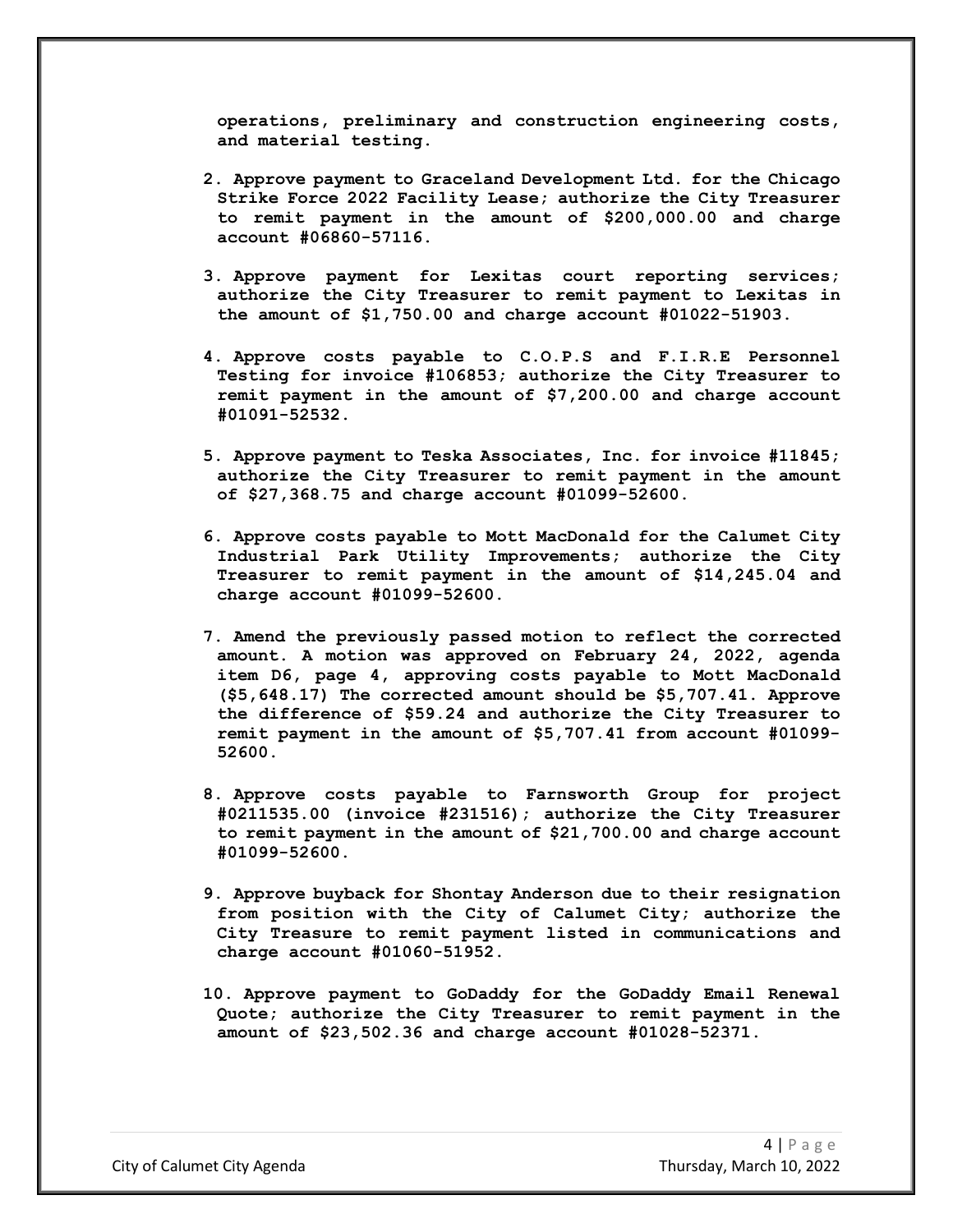- **11. Approve costs payable to Calumet City Plumbing for invoice #50635; authorize the City Treasurer to remit payment in the amount of \$9,866.60 and charge account #03036-52349.**
- **12. Approve costs payable to Calumet City Plumbing for invoice #50811; authorize the City Treasurer to remit payment in the amount of \$5,807.40 and charge account #03036-52349.**
- **13. Approve costs payable to Calumet City Plumbing for invoice #50738; authorize the City Treasurer to remit payment in the amount of \$6,216.30 and charge account #03036-52349.**
- **14. Approve costs payable to Calumet City Plumbing for invoice #50272; authorize the City Treasurer to remit payment in the amount of \$7,244.30 and charge account #03036-52349.**
- **15. Approve costs payable to Calumet City Plumbing for invoice #50190; authorize the City Treasurer to remit payment in the amount of \$6,979.10 and charge account #03036-52349.**
- **16. Approve costs payable to Calumet City Plumbing for invoice #50391; authorize the City Treasurer to remit payment in the amount of \$5,360.65 and charge account #03036-52349.**
- **17. Approve costs payable to Calumet City Plumbing for invoice #50389; authorize the City Treasurer to remit payment in the amount of \$5,252.85 and charge account #03036-52349.**
- **18. Approve costs payable to Calumet City Plumbing for invoice #50444; authorize the City Treasurer to remit payment in the amount of \$5,920.10 and charge account #03036-52349.**
- **19. Approve costs payable to Calumet City Plumbing for invoice #50654; authorize the City Treasurer to remit payment in the amount of \$24,344.50 and charge account #03036-52349.**
- **20. Approve payment to Municipal Systems LLC for invoice #MS 2022-01-11; authorize the City Treasurer to remit payment in the amount of \$1,800.00 and charge account #01029-52126.**
- **21. Approve payment to Larson Express for courier services; authorize the City Treasurer to remit payment in the amount of \$38.40 and charge account #01099-52325.**
- **22.Approve the purchase of three (3) 2022 Ford Interceptors for the Police Department from Currie Motors in the amount of \$121,689.00; authorize the City Treasurer to remit payment to Currie Motors in the amount of \$121,689.00 to be charged to account 06860-57104 (Federal Asset Forfeiture - Vehicles &**

City of Calumet City Agenda Thursday, March 10, 2022